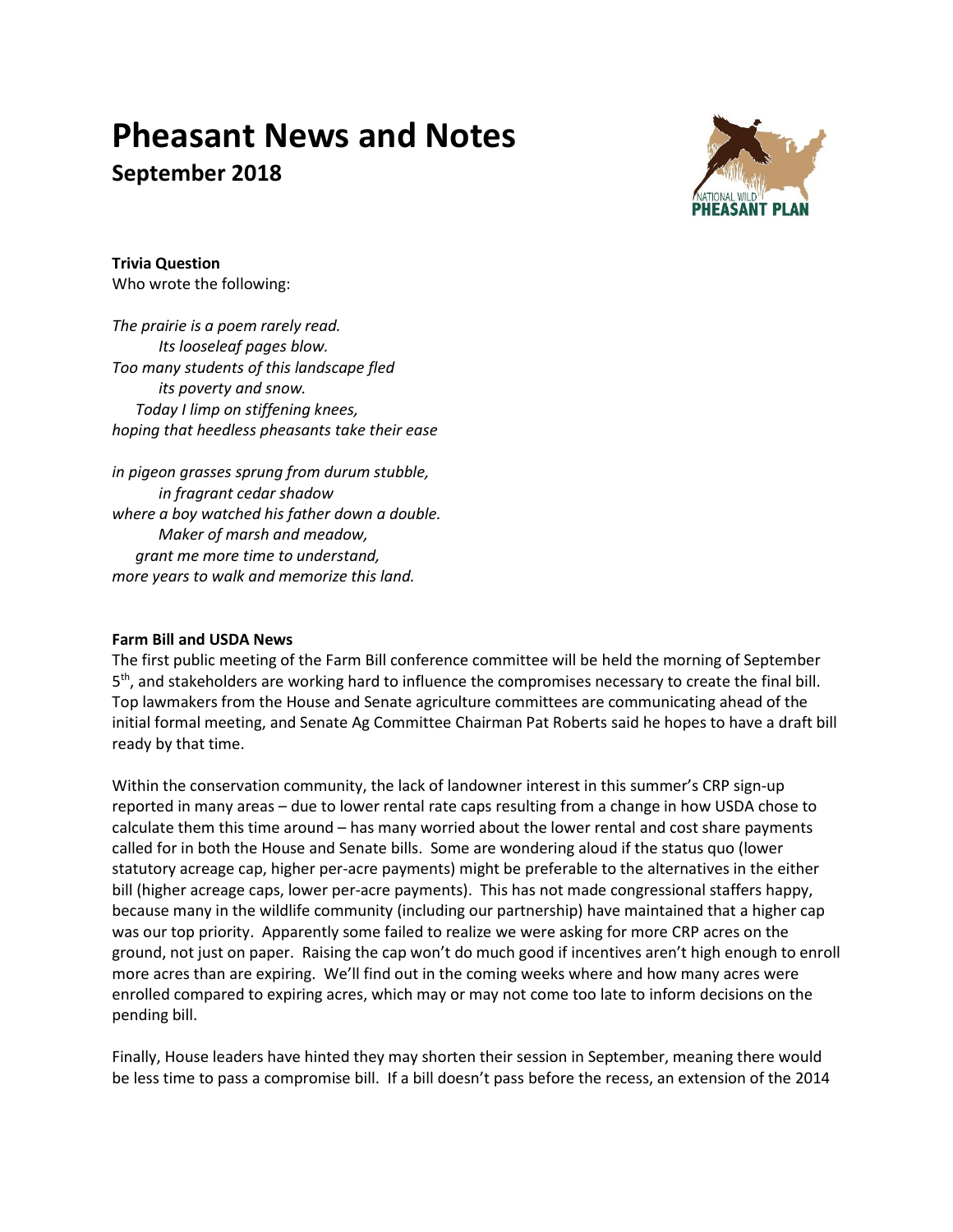bill would be necessary to keep the current USDA programs running. This Congress could then pass a bill in the lame duck session after the elections, or the next Congress can start from scratch.

#### **Notes from Around the Pheasant Range**

It's pheasant hunting forecast season, and I've seen a few reports so far. Statewide, compared to last year, summer counts were up [47% in South Dakota](https://gfp.sd.gov/pheasant/) and [39% in Iowa,](http://www.iowadnr.gov/Hunting/Pheasant-Small-Game) but [basically unchanged in](http://outdoornebraska.gov/wp-content/uploads/2018/08/2018-Nebraska-Forecast.pdf)  [Nebraska.](http://outdoornebraska.gov/wp-content/uploads/2018/08/2018-Nebraska-Forecast.pdf) If you would, please send me a heads-up when additional forecasts are published.

As a reminder, the National Wild Pheasant Conservation Plan Management Board will meet at the AFWA annual conference in Tampa, FL, on September  $10<sup>th</sup>$  at 10:00 am. The National Wild Pheasant Technical Committee will meet the following week in Etter, PA, September 18<sup>th</sup>-20<sup>th</sup>. Hope to see everyone there.

Your Plan Coordinator recently attended the Prairie Pothole Joint Venture Management Board meeting in Bismarck, ND. While there I was able to meet with Sean Fields (Acting PPJV Coordinator) and Rich Iovanna (Agricultural Economist with USDA-FSA) about our range-wide pheasant habitat modeling project. Rich said the project was among his top priorities to fund this year, but no promises yet. I'm currently working with the Technical Committee to round up the state survey data that might be useful to the project, and with the joint ventures (Prairie Potholes, Rainwater Basin, Playa Lakes, and Northern Great Plains) to get a project proposal and budget request to Rich by the end of September.

In thinking about the Farm Bill, I began wondering about the federal expenditures per acre of cropland (via USDA subsidies) versus those for CRP. I couldn't find where USDA either calculates those figures or makes them public, so I used the [Environmental Working Group's compilatio](https://farm.ewg.org/)n of USDA data to define the subsidy figures, and USDA's year[-end estimates of acres planted](https://www.fsa.usda.gov/news-room/efoia/electronic-reading-room/frequently-requested-information/crop-acreage-data/) by crop type to calculate per-acre subsidies. I can't absolutely vouch for EWG's data compilation, so reserve a grain of salt there. Another important note – the EWG's database did not present crop disaster payments in a way that was amenable to this analysis, so they are excluded. Also, some planted acres may not be enrolled in subsidy programs, although the vast majority probably are. Both those factors would tend to make the per-acre crop subsidy figures conservative. With those caveats, the results are below.

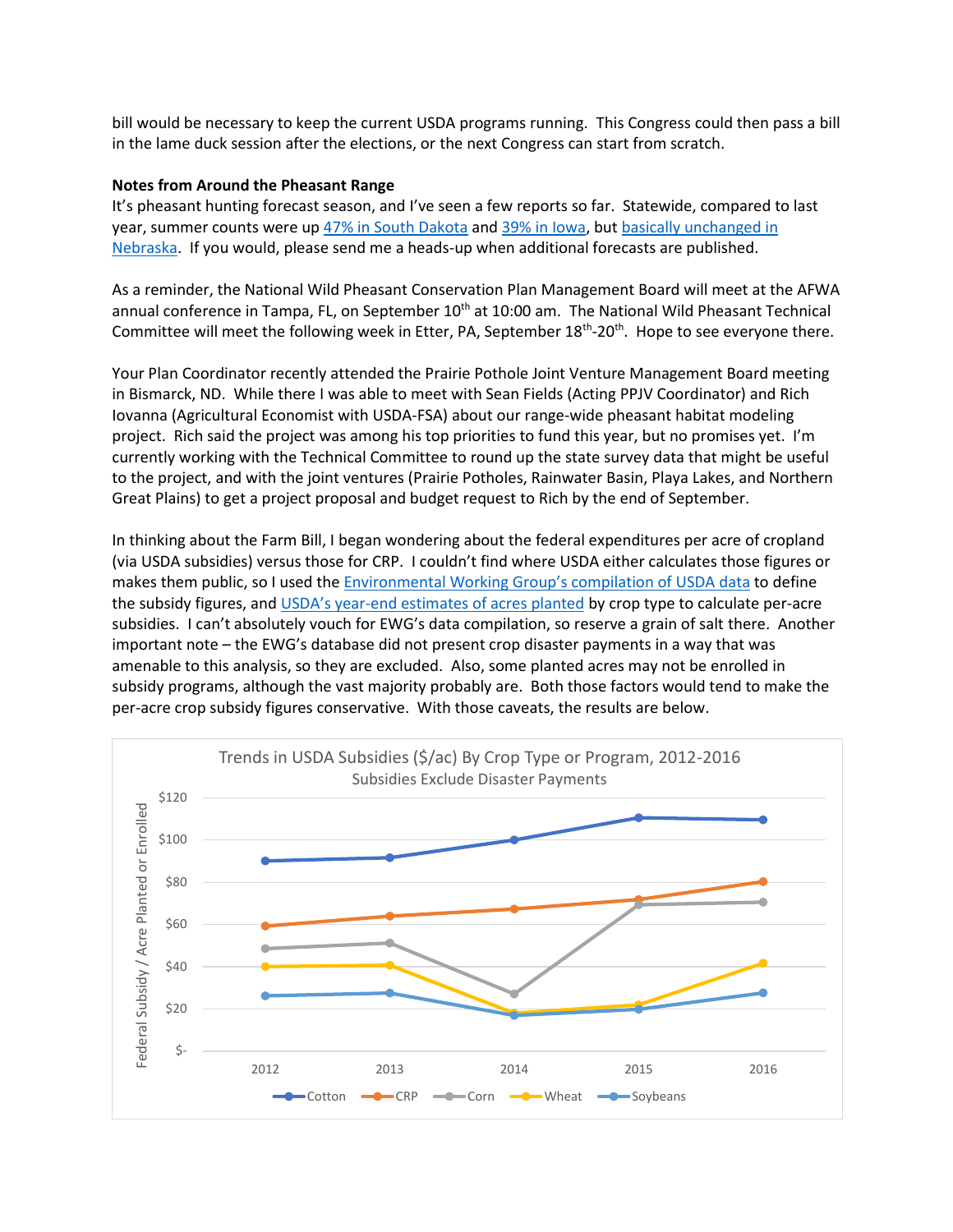As you can see, CRP doesn't stack up as badly as you might imagine. For every acre taken out of CRP and planted to cotton, for example, USDA loses about \$25 on average. (It's actually more than that in reality; using Texas-specific numbers, where CRP is cheap and cotton is common, the 2016 discrepancy is more like \$70.) Recent CRP costs compare pretty favorably to corn, as well, though CRP is slightly more expensive. The 2014 dip in subsidies is deceiving, as USDA made over \$4.5 billion in disaster payments that year, compared with \$1.9 billion, \$1.4 billion, and \$0.6 billion in 2013, 2015, and 2016, respectively (remember that in the 2014 Farm Bill, crop insurance subsidies were bolstered to reduce the need for disaster payments).

Looking at individual states in the pheasant range, as you might expect, relative CRP costs vary when compared to corn and wheat, the two most common crops across the range.



With this metric, a cost ratio equal to one means the per-acre cost of CRP was equal to that for the crop, below one means CRP was cheaper, and greater than one means CRP was more expensive. As you can see, in 2016 it was cheaper for USDA to subsidize CRP than corn in Colorado, New Mexico, North Dakota, Oklahoma, Texas and Utah; and cheaper than wheat in California, Colorado, Montana, Oklahoma, and Utah.

Pro-agriculture critics of CRP might say that the U.S. gets more for its subsidy investment from cropland because of the greater economic activity those commodities generate as they move from the field to the table, clothing store, or fuel tank. Pro-CRP critics of expansive cropland agriculture might say CRP more [than pays for itself](https://www.sciencedirect.com/science/article/pii/S2212041616300663) in terms of avoided environmental problems, which governments are often left to pay for in the usual "privatize the gains, socialize the costs" paradigm. Small-government fiscal conservatives might say both cropland subsidies and CRP payments create inefficient market distortions and aren't financially sustainable given our country's \$21 trillion (and counting) debt, regardless of the relative size or benefits of the different outlays. So which "values prism" would you like to view the data through? They're all probably valid, so take your pick.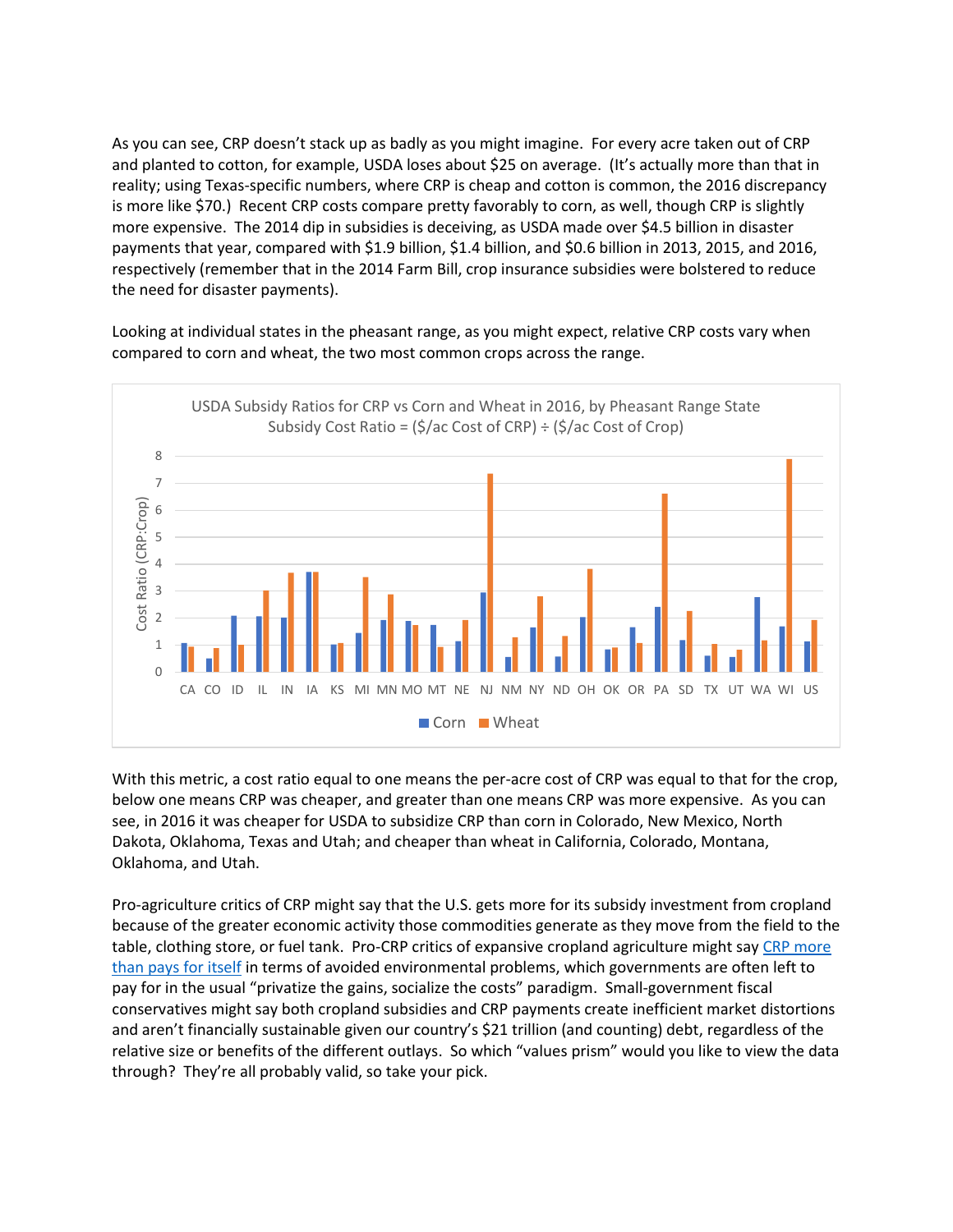### **Pheasants in the Media**

There were lots of media stories this month about how various state agencies were surveying pheasants this time of year. I figured this group already knows plenty about that subject, so I chose not to post all the links. Feel free to Google "2018 pheasant surveys" if you want to read them all.

Here's a nice recap of some of Minnesota's recent research: [Research project continues on nesting success factors for ring-necked pheasant](http://news.dnr.state.mn.us/2018/08/06/research-project-continues-on-nesting-success-factors-for-ring-necked-pheasant/)

Indiana has a relatively new program providing reserved hunts on private land. Anyone else doing this? [Applications open for reserved bird hunts in Indiana](http://www.pharostribune.com/indiana/news/article_17842c32-e32d-549c-9349-371cf64dee59.html)

A new-to-science, cool-looking bird: [New sub-species of pheasants found in Sarawak](https://www.thestar.com.my/news/nation/2018/06/06/news-nibbles/)

A couple of reminders that things are a little "different" in the UK: [Controversy over upland game hunting on public lands](https://www.theguardian.com/world/2018/aug/05/grouse-bird-shooting-ban-ministry-defence-public-land) P[lucking pheasants no longer a "traditional housewife skill"](https://metro.co.uk/2018/08/01/housewife-become-obsolete-38-women-think-term-outdated-7784838/)

Is it better for the environment to farm fewer acres more intensively, or farm more acres less intensively? If storing carbon is your yardstick, apparently it's the former. [Which vision of farming is better for the planet?](https://www.npr.org/sections/thesalt/2018/08/03/634344754/which-vision-of-farming-is-better-for-the-planet?utm_source=twitter.com&utm_medium=social&utm_campaign=npr&utm_term=nprnews&utm_content=20180803)

And thanks to Todd Bogenschutz of Iowa for these: [Corn discovery could transform agriculture](https://www.jsonline.com/story/news/2018/08/20/revolutionary-corn-discovery-could-save-fertilizer-limit-runoff/958401002/) [Among Minnesota farmers, support rises for expanding federal Conservation Reserve Program](http://www.startribune.com/among-farmers-support-rises-for-expanding-federal-conservation-reserve-program/491674171/)

Finally, in last month's trivia question we met Palladius, pheasant farmer extraordinaire of the 5<sup>th</sup> century, and his recipe for raising healthy ringnecks involving wine, tar, and locusts. Since Palladius' time, humanity muddled through the Middle Ages, then scientifically and creatively blossomed in the Renaissance Period and the Age of Enlightenment. It's no surprise, then, that pheasant husbandry also became more philosophically advanced, as evidenced by [this video](https://www.youtube.com/watch?v=Ip6jNgQ-_Qo) sent in by Jeff Lusk of Nebraska. It is one of those rare instances where art, science, and public service come together to create something truly awe-inspiring. The scene at 9:50 is nearly Shakespearian. Palladius would no doubt be bewildered on a number of fronts.

#### **Recent Literature**

[Williamson, L. T., W. D. Walter, S. R. Klinger, and D. R. Diefenbach. 2018. Incorporating detection](https://onlinelibrary.wiley.com/doi/full/10.1002/jwmg.21545)  [probability to estimate pheasant density. 82\(7\). \(Early e-version\).](https://onlinelibrary.wiley.com/doi/full/10.1002/jwmg.21545)

[Orth, M. R. 2018. Evaluation of methods used to improve grasslands as ring-necked pheasant](https://openprairie.sdstate.edu/etd/2658/)  (*Phasianus colchicus*[\) brood habitat. Dissertation, South Dakota State University, Brookings.](https://openprairie.sdstate.edu/etd/2658/)

[Madden, J. R., E. J. G. Langley, M. A. Whiteside, C. E. Beardsworth, and J. O. van Horik. 2018. The quick](http://rstb.royalsocietypublishing.org/content/373/1756/20170297)  [are the dead: pheasants that are slow to reverse a learned association survive for longer in the](http://rstb.royalsocietypublishing.org/content/373/1756/20170297)  [wild. Philosophical Transactions of the Royal Society B.](http://rstb.royalsocietypublishing.org/content/373/1756/20170297)